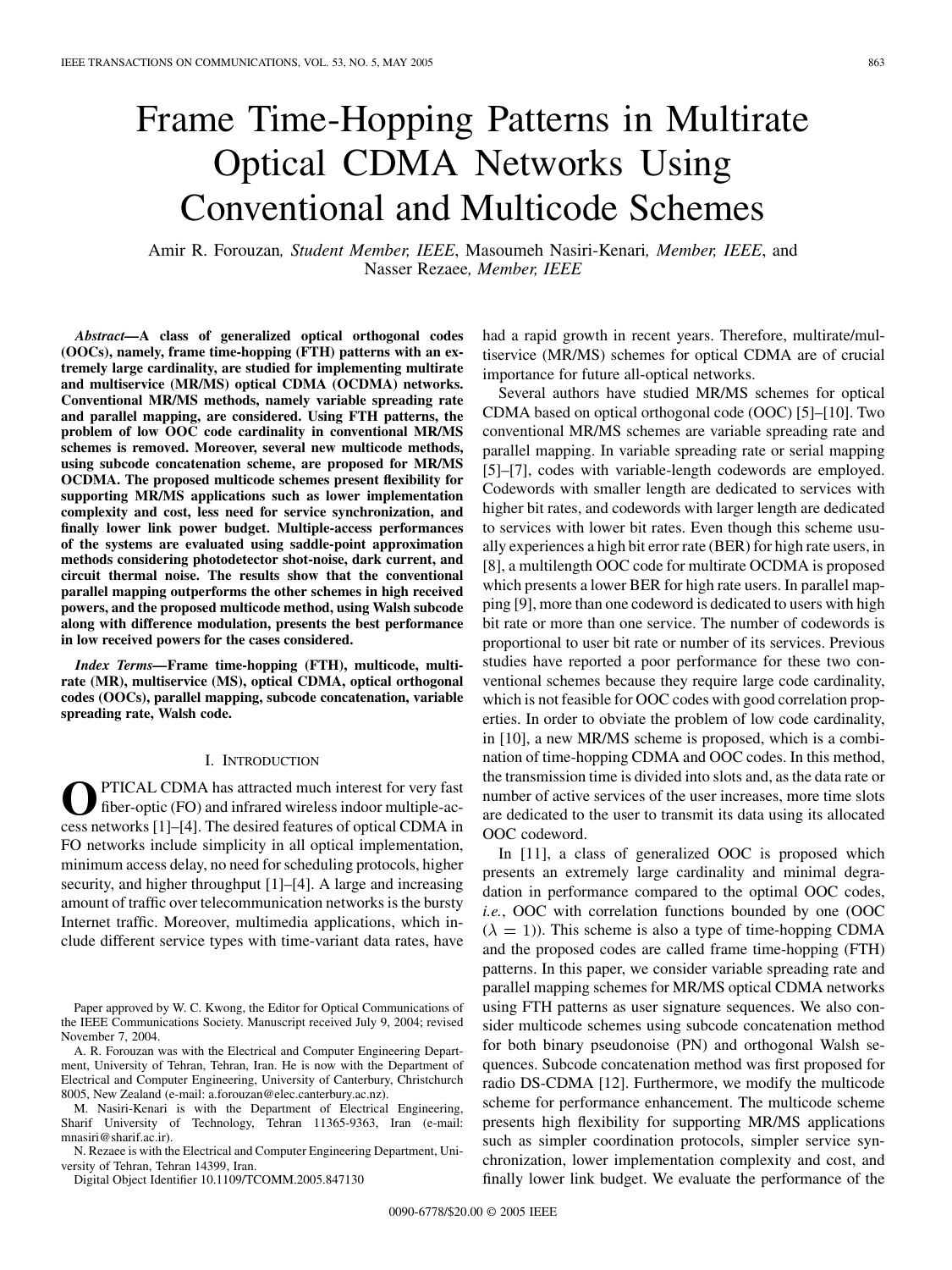proposed schemes considering the main sources of noise in FO networks. Numerical results show that the conventional parallel mapping scheme achieves a considerable performance using frame time-hopping generalized OOCs, which is in contrast with the results previously reported using OOC ( $\lambda = 1$ ). The results also show that the newly proposed multicode scheme with Walsh subcode and difference modulation is the superior method when the received power is low.

This paper is organized as follows. In Section II, we describe the considered MR/MS schemes including the transmitting waveform and receiver structure. In Section III, we evaluate the performance of the schemes. In Section IV, we present some numerical results, and we conclude this paper in Section V.

## II. SYSTEM DESCRIPTION

# *A. Serial Mapping Using Variable Spreading Rate*

The simplest solution for simultaneously transmitting several service data streams, from a physical layer point of view, is combining data streams of all the services of the user in higher network layers to obtain a single data stream, namely, accumulated data stream of the user and then transmitting this data stream employing a single service scheme. The rate of accumulated data stream is at least the sum of data rates of the active services of the user.1 Based on frame time-hopping (FTH) patterns and binary pulse position modulation (BPPM), the transmitted signal power of user  $k$  ( $1 \leq k \leq M$ ) is written as [\[11](#page-11-0)]

$$
p_{tr}^{(k)}(t) = \sum_{j=-\infty}^{+\infty} p_{T_w} \left( t - jT_f - c_j^{(k)} T_c - \frac{d_j^{(k)} T_c}{2} \right) \tag{1}
$$

where j is the frame or pulse index number,  $T_c$  and  $T_f$  are the chip and frame time durations, respectively, and  $p_{T_w}(\cdot)$  is the transmitting pulse with duration  $T_w \leq T_c/2$ .  $\{c_i^{(\kappa)}\}\$ is the time-hopping pseudorandom (TH-PN) sequence of user  $k$ , which uniformly take on an integer value in the interval  $[0, N_h)$ , where  $N_h = |T_f/T_c|$  is the number of hop positions in a frame time. More precisely,  $c_i^{(k)}$  determines the marked chip in frame  $j$  where the pulse is transmitted in by user  $k$ . is the binary sequence of the transmitted symbols of user  $k$ . Consider  $\{D_i^{(k)}\}, (D_i^{(k)} \in \{0,1\})$ , as the accumulated data stream of user k. Then,  ${d_j^{(k)}}$  is w repetitions of  ${D_i^{(k)}}$ , i.e., for  $iw \leq j \lt (i+1)w$ . For BPPM modulation considered, each chip interval is divided into two time slots. When  $d_j^{(k)}$  is "zero," the pulse is transmitted in the first slot of the marked chip in frame  $j$ , and when it is "one" the pulse is transmitted in the second slot of the marked chip. The accumulate data rate of user k is computed by  $R_s = 1/(wT_f)$ . Therefore, in an MR/MS network, in which  $R_s$  is not a fixed number,  $w$  must vary adaptively to meet the required instant data rate, which demands a variable spreading rate. We assume that this process is achieved by the means of protocols in higher layers of the network. In single-service FTH networks,  $\{c_i^{(k)}\}\$ is periodic with period  $w$  [\[11](#page-11-0)]. However, for MR/MS applications, for

the simplicity of user-receiver synchronization and higher code cardinality, we assume that  $\langle c_i^{(k)} \rangle$  is periodic with a fixed period  $N_p$  independent of w, i.e.,  $c_j^{(k)} = c_{i+N_p}^{(k)}$ . In this case, users can change their data rate without losing synchronization, as the TH-PN sequence remains unchanged. Moreover, code cardinality will be about  $(N_h)^{N_p-1}/N_p$ , which is extremely large for moderate values of  $N_p$  and  $N_h$ . As a result, FTH patterns easily lend themselves for the variable spreading rate scheme, while a specific code design is required in general for OOC patterns [\[8](#page-11-0)].

Assuming perfect power control, the received signal at the output of photodetector of user 1 (desired user) can be written as

$$
r(t) = A \sum_{k=1}^{M} p_{tr}^{(k)}(t - \tau_k) + n(t)
$$
 (2)

where  $\vec{A}$  is the attenuation factor due to fiber and the optical star-coupler loss, M is the number of active users,  $\tau_k$  is the delay of user  $k$ , and  $n(t)$  is the received noise, including circuit thermal noise and photodetector dark current.

In this study, we consider the well-known correlator receiver [[11,](#page-11-0) (9)]. The decision rule for detecting *i*th bit of user  $1(D_i^{(1)})$  is

$$
u = \sum_{j=iw}^{(i+1)w-1} \alpha_j \sum_{\substack{i=1\\n \geq 0\\D_i^{(i)}=1}}^{D_i^{(i)}=0} 0
$$
 (3)

where  $u$  is the correlator output or decision variable and

$$
\alpha_j = \int_{\tau_1 + jT_f}^{\tau_1 + (j+1)T_f} r(t)v(t - \tau_1 - jT_f - c_j^{(1)}T_c)dt \tag{4}
$$

is the  $j<sup>th</sup>$  pulse correlator output and is called the receiver's template signal.

# *B. Parallel Mapping*

Another popular method to implement MR/MS O-CDMA is parallel mapping. In this method, each service is treated as a distinct user. Therefore, an OOC code with cardinality as large as the maximum number of services of the network is required. Previous studies on parallel mapping has considered OOC codes with autocorrelation and cross-correlation values bounded by one, i.e., OOC ( $\lambda = 1$ ), which have a low cardinality. As a result, the authors have reported that parallel mapping is not suitable for MR/MS O-CDMA. In this study, however, we consider FTH generalized OOC codes with extremely large cardinality [[11\]](#page-11-0).

The signal waveform and receiver structure are as in single-rate/single-service FTH-OCDMA networks [\[11](#page-11-0)]. The transmitted signal due to service  $q$  of user  $k$  can be written as

$$
p_{tr}^{(k,q)}(t) = \sum_{j=-\infty}^{+\infty} p_{T_w} \left( t - jT_f - c_j^{(k,q)} T_c - \frac{d_j^{(k,q)} T_c}{2} \right)
$$
(5)

where  $\{d_i^{(\kappa,q)}\}\$  and  $\{c_i^{(\kappa,q)}\}\$  are the sequence of transmitting symbols and the dedicated TH-PN sequence of service  $q$  of user , respectively. As before,  $\{d_i^{(\kappa,q)}\}\$ is w repetitions of the binary data sequence of the service, that is,  $d_j^{(k,q)} = D_i^{(k,q)}$  for  $iw \leq j < (i+1)w$ . Here, we assume that w is a fixed number

<sup>&</sup>lt;sup>1</sup>In order to separate the services at the receiver side, some differentiating bits must be added to the accumulated data stream, which we neglect in this paper.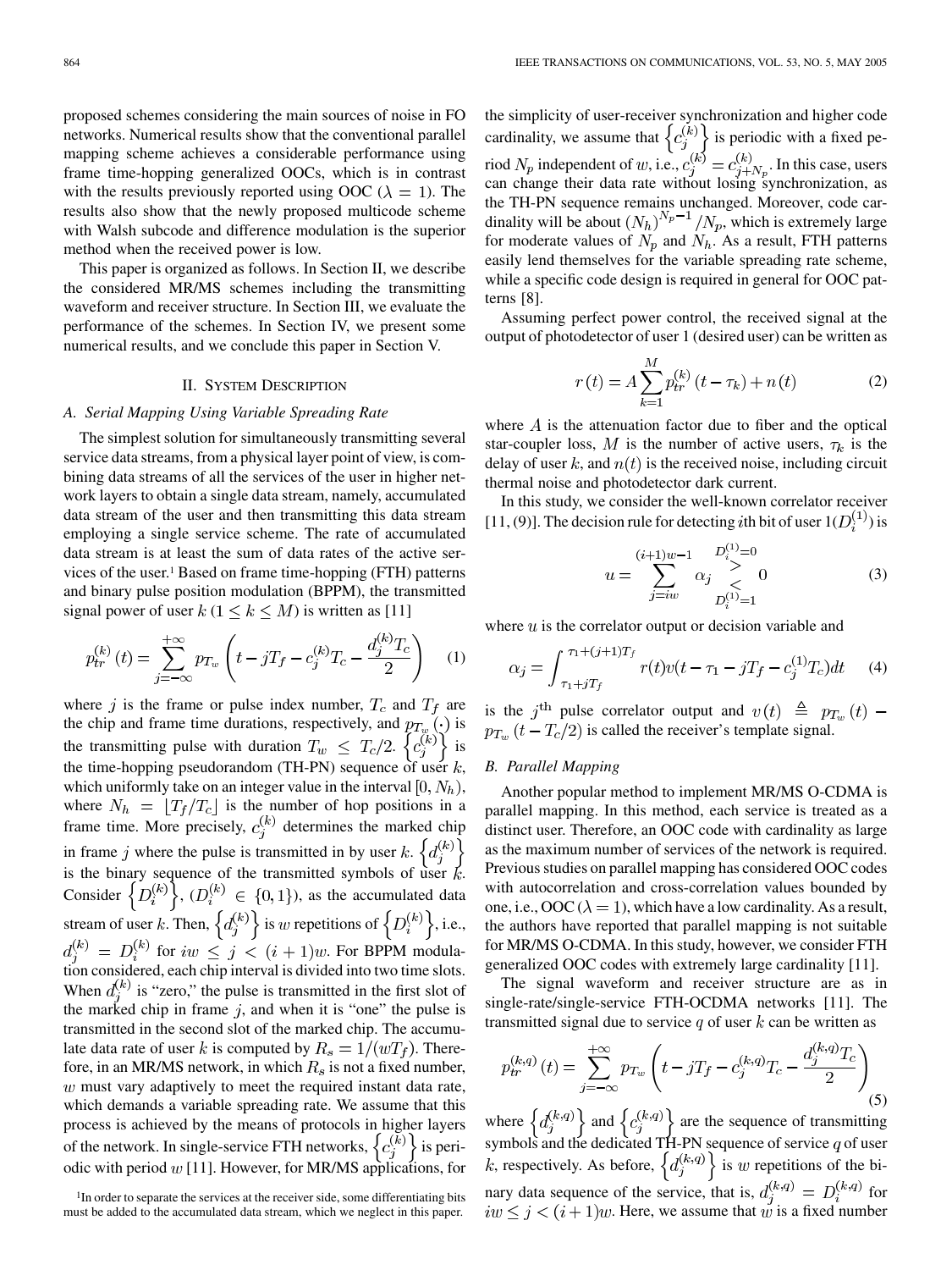and service with higher rates is supported by assigning more than one TH-PN code to the service.

The structure of correlation receiver for detecting the desired service, which we consider to be the first service of user 1  $(D_i^{(1,1)})$ , is the same as (3), and is obtained by substituting  $\left\{c_j^{(1)}\right\}$  by  $\left\{c_j^{(1,1)}\right\}$  in (4).

# *C. Multicode Using PN Subcode Concatenation Scheme*

In this novel method, a single FTH codeword (TH-PN sequence) is assigned to each user such that all the services of the user utilize the same marked chips for sending their pulses. To separate different services of the user, a second binary PN code (called subcode) with length  $w$  is dedicated to each service. Suppose  $\left\{C_i^{(k,q)}\right\}$  is the binary PN sequence of the  $q^{\text{th}}$  service of user k and  $\left\{d_j^{(k,q)}\right\}$  is the sequence of transmitting symbols of this service. As before,  $\{d_i^{(\kappa, q)}\}\$ is w repetitions of binary data bits of this service  $\langle D_i^{(\kappa,q)} \rangle$ ). On the other hand  $\langle C_i^{(\kappa,q)} \rangle$  is a periodic sequence with period w, i.e.,  $C_i^{(\kappa,q)} = C_{i+nw}^{(\kappa,q)}$  for any integer  $n$ . The subcode determines the location for sending the symbols "zero" and "one" in the first and second slots of each of  $w$  marked chips of the service in the following way: When  $C_i^{(k,q)}$  is "zero" the first slot of the marked chip j is used to transmit bit "zero" and the second slot is used for bit "one." When  $C_i^{(k,q)}$  is "one," however, the first slot of the marked chip is used to transmit bit "one" and the second slot for bit "zero." Therefore, using the binary operator XOR  $(\oplus)$ , the transmitted signal of the q<sup>th</sup> service of user  $k$  can be written as

$$
p_{tr}^{(k,q)}(t) = \sum_{j=-\infty}^{\infty} p_{T_w} \left( t - jT_f - c_j^{(k)} T_c - \frac{\left( C_j^{(k,q)} \oplus d_j^{(k,q)} \right) T_c}{2} \right).
$$
(6)

Since all of the services of user  $k$  use the same FTH pseudorandom sequence  $({c_i^k}'\rangle)$ , the total signal transmitted by user  $k$  can be easily written as (7), shown at the bottom of the page, where  $m_i^{(\kappa)} = \sum_{q=1}^{N} (1 - C_i^{(\kappa,q)} \oplus d_i^{(\kappa,q)})$  and

are the total power transmitted by all the services of user  $k$  in the first and second slots of the jth marked chip, respectively, and  $N^{(k)}$  is the number of active services of the user.

Conditioned on the transmitted data bit of the desired service (service 1 of user 1), i.e.,  $D_i^{(1,1)}$ , being "zero" and "one," the transmitted signal waveform is and , respectively, where  $\overrightarrow{C_j^{(1,1)}} = C_j^{(1,1)} \oplus 1$ . Therefore, the decision rule for the correlation receiver for detecting  $D_i^{(1,1)}$  is (8), shown at the bottom of the page. After some algebraic simplification, the above equation can be written as

$$
u = \sum_{j=iw}^{(i+1)w-1} (-1)^{C_j^{(1,1)}} \alpha_j \sum_{\substack{0 \le i,j \\ D_i^{(1,1)} = 1}}^{D_i^{(1,1)} = 0} 0 \tag{9}
$$

where u is the correlator output or decision variable and  $\alpha_i$  is as defined in (4). As  $\alpha_i$ 's are obtained once [from (4)] for detecting the bits of all services of the user based on (9), the receiver complexity for this scheme will be the same as that of the conventional variable spreading rate scheme and much lower than that of the parallel mapping method described in Section II-B, in which  $\alpha_i$ 's, the pulse correlator outputs, must be obtained for each service separately.

The multicode scheme is superior to the variable spreading rate scheme in the sense that the services of any user are sent independently and there is minimum need for coordination protocols when the service turns on or off. Compared to parallel mapping scheme, described in Section II-B, this scheme can be implemented using much fewer laser sources and requires only one pulse correlator to detect all services of the user. Furthermore, in the parallel mapping scheme, synchronization is required each time a service turns on, while in the multicode scheme at the time a service turns on, the synchronization is needed only when all the services of the user are inactive.

$$
p_{tr}^{(k)}(t) = \sum_{j=-\infty}^{\infty} m_j^{(k)} p_{T_w} \left( t - jT_f - c_j^{(k)} T_c \right) + n_j^{(k)} p_{T_w} \left( t - jT_f - c_j^{(k)} T_c - \frac{T_c}{2} \right)
$$
(7)

$$
\int_{t=\tau_1+iwT_f}^{\tau_1+(i+1)wT_f} r(t) \sum_{j=iw}^{(i+1)w-1} p_{T_w} \left( t - jT_f - c_j^{(1)}T_c - \frac{C_j^{(1,1)}T_c}{2} \right) dt
$$
\n
$$
\sum_{i=1}^{9} \int_{t=\tau_1+iwT_f}^{\tau_1+(i+1)wT_f} r(t) \sum_{j=iw}^{(i+1)w-1} p_{T_w} \left( t - jT_f - c_j^{(1)}T_c - \frac{C_j^{(1,1)}T_c}{2} \right) dt
$$
\n(8)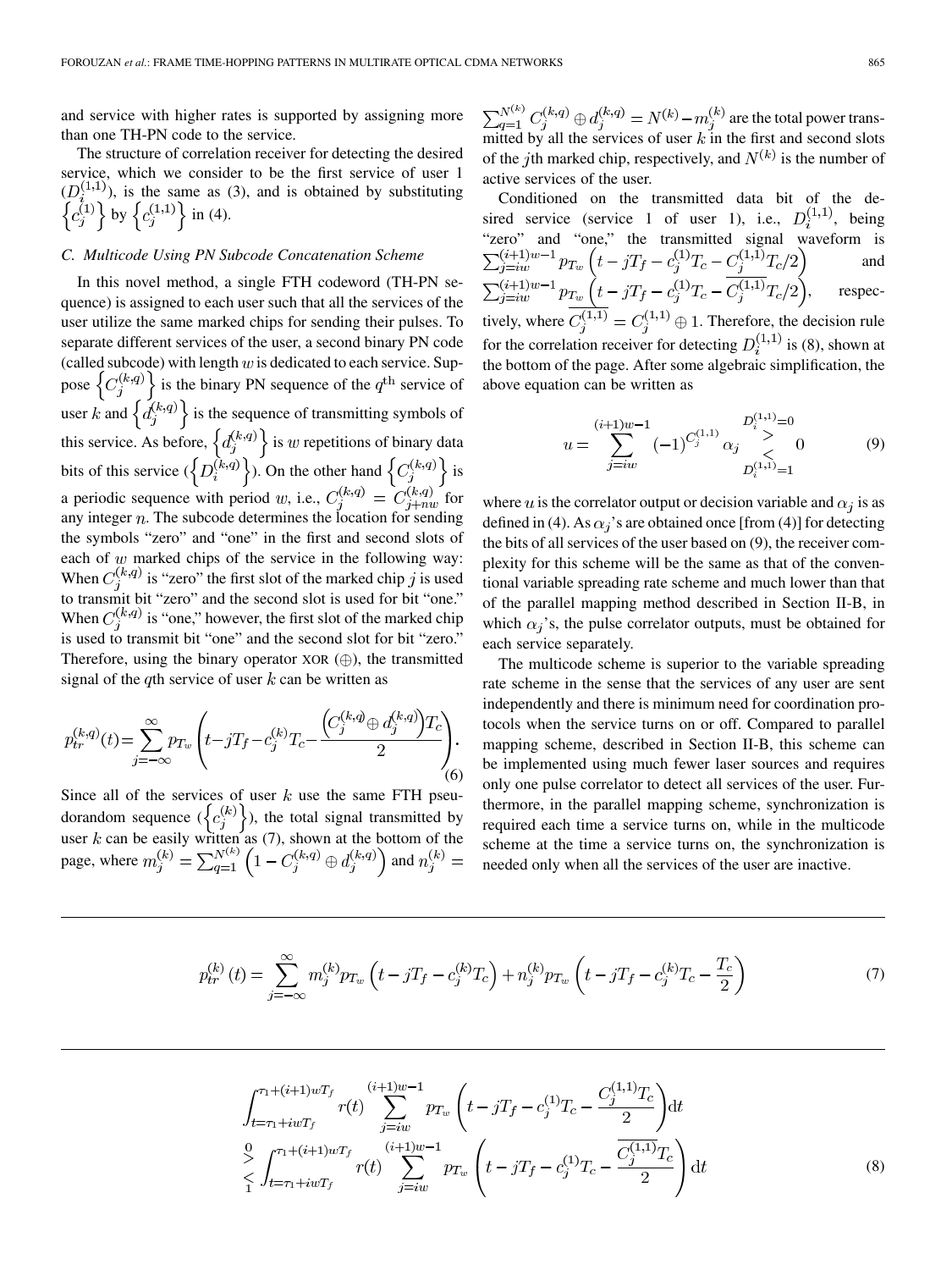## *D. Multicode Using Walsh Subcode Concatenation Scheme*

As we demonstrate later in numerical results section, the method of Section II-C, despite all of its advantages, shows a poor multiservice performance due to high mutual interference between services of a user. To reduce the mutual interference between services, we suggest employing orthogonal Walsh code instead of binary PN subcode. Consider  $\vec{v} = (v_1, v_2, \dots, v_n)$ and  $\vec{u} = (u_1, u_2, \dots, u_n)$   $(u_i, v_j \in \{0, 1\})$  as two codewords of a Walsh code with length  $n$ . The orthogonality property of Walsh code states that

$$
\langle \vec{v}, \vec{u} \rangle \triangleq \sum_{j=1}^{n} (-1)^{v_j} (-1)^{u_j} = \begin{cases} n, & \vec{v} = \vec{u} \\ 0, & \text{otherwise.} \end{cases}
$$
 (10)

Walsh code exists only in lengths that are power of 2. The cardinality of a Walsh code with length  $w$  is  $w$ . Therefore, when a FTH pattern with weight  $w$  is used, the number of services of each user is at most w. Suppose  $\left\{W_j^{(k,q)}\right\}$  is the binary Walsh sequence dedicated to service q of user k. The transmitted signal of this service can be written as

$$
p_{tr}^{(k,q)}(t) = \sum_{j=-\infty}^{\infty} p_{T_w} \left( t - jT_f - c_j^{(k)} T_c - \frac{\left( W_j^{(k,q)} \oplus d_j^{(k,q)} \right) T_c}{2} \right). \tag{11}
$$

Similarly, the total transmitted signal of user  $k$  can be written in the form of (7), in which  $m_i^{(k)}$  and  $n_i^{(k)}$  are given by  $m_i^{(k)} = \sum_{q=1}^{N_{\text{max}}}{1-W_i^{(k,q)} \oplus d_i^{(k,q)}}$  and . The decision rule of the correlation receiver is written as

$$
u = \sum_{j=iw}^{(i+1)w-1} (-1)^{W_j^{(1,1)}} \alpha_j \sum_{\substack{\text{odd} \\ D_i^{(1,1)} = 1}}^{D_i^{(1,1)} = 0} 0 \tag{12}
$$

where  $\alpha_i$  is the *j*th pulse correlator output defined in (4).

#### *E. Multicode Using Walsh Subcode and Difference Modulation*

As can be seen from (4) and (12), the receiver subtracts the signal received in the second slot of each marked chip from the signal received in the first slot of the marked chip and then employs these  $w$  values to detect the transmitted bit. That is the absolute value of the signal transmitted in the first and second slots of the marked chips (i.e.,  $m_j^{(k)}$  and  $n_j^{(k)}$ ) are not directly employed in decision process. In fact, their difference values are used in decision variable. Therefore, instead of transmitting the absolute value of signal in the first and second slots of the marked chips as in (7), we suggest transmitting their difference as follows:

$$
p_{tr}^{(k)}(t) = \sum_{j=-\infty}^{+\infty} \text{abs}(\delta_j^{(k)}) p_{T_w} \left( t - jT_f - c_j^{(k)} T_c - \frac{\text{sgn}(\delta_j^{(k)}) T_c}{2} \right)
$$
\n(13)

where

$$
\delta_j^{(k)} = n_j^{(k)} - m_j^{(k)} \tag{14}
$$

and the sign function,  $sgn(x)$ , is defined as

$$
sgn(x) \triangleq \begin{cases} 1, & x > 0 \\ 0, & \text{otherwise.} \end{cases}
$$
 (15)

As it can be realized, when  $m_j^{(k)}$  is greater than  $n_j^{(k)}$ ,  $\delta_j^{(k)}$  is negative and sgn  $(\delta_j^{(k)})$  is zero. Therefore, a pulse with power  $m_i^{(k)} - n_j^{(k)}$  is transmitted in the first slot of the marked chip and nothing is sent in the second slot. As a result, the difference of the transmitted signal in the first and second slots of the marked chip remains unchanged. Similarly, for  $m_i^{(k)}$  less than  $n_i^{(k)}$ , a pulse with power  $n_i^{(k)} - m_i^{(k)}$  is transmitted in the second slot. Finally, for  $\delta_i^{(k)}$  equal to zero, no pulse is transmitted in either slot. This method has a few advantages over the previous method. The most obvious advantage is the less link power budget. There is also less multiple-access interference in the network. Moreover, while the desired signal remains unchanged, there is less shot-noise in receiver, as the shot-noise is proportional to the received power. The structure of the correlation receiver is the same as the previous method, which is formulated in (12) and (4).

Fig. 1 illustrates a possible transmitter structure for each MR/MS signaling method described earlier. An example of the transmitted signal for each scheme is presented in Fig. 2.

# III. PERFORMANCE ANALYSIS

In this section, we provide the performance analysis of the above described MR/MS schemes in ideal and general cases. In the ideal case, the photodetector shot-noise and dark current and the circuit thermal noise are not taken into account, while in the general case we consider their effects. We assume a chipsynchronous system [[2\]](#page-11-0). To evaluate the system performance, we employ saddle-point approximation techniques [\[13](#page-11-0)]. Using saddle-point approximation techniques, only computation of the probability characteristic function (CF) of the correlator output (decision variable) is required, which is usually much simpler than computing the probability cumulative density function at a threshold value.

We consider that there are  $M$  active users in the network each with  $N^{(k)}$  ( $k = 1$  to M) similar services, where k indicates the user index number. We consider a perfect power control among services in the network, i.e., the energy received per bit from each *service* is the same for all of the active services in the network. To obtain the CF of the output of the correlator matched to the desired service (service 1 of user 1), from (3) we note that the correlator output  $(u)$  is the sum of a few independent components, namely, desired user signal, multiple-access interference, photodetector dark current, and circuit thermal noise, and as a result its CF, i.e.,  $\Phi(s)$ , is the product of CFs of these components

$$
\Phi(s) = \Phi^{(1)}(s) \Phi_{MA}(s) \Phi_d(s) \Phi_n(s) \tag{16}
$$

where  $\Phi^{(1)}(s)$ ,  $\Phi_{MA}(s)$ ,  $\Phi_d(s)$ , and  $\Phi_n(s)$  are the CFs of the desired user signal, multiple-access interference, photodetector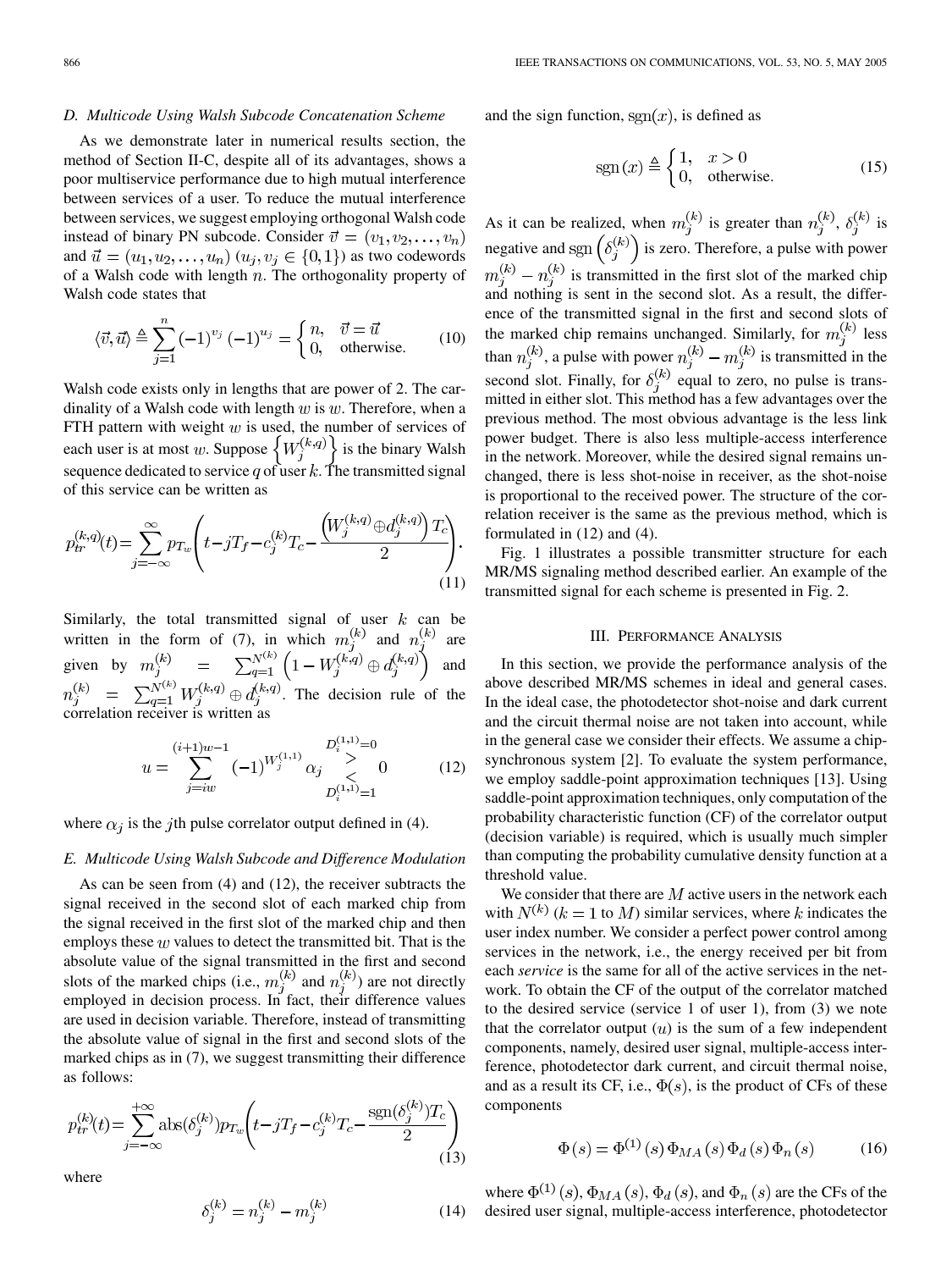

Fig. 1. Transmitter structure for the proposed schemes. (a) Serial mapping. (b) Parallel mapping. (c) Multicode using PN subcode (or Walsh subcode). (d) Multicode using Walsh subcode and difference modulation.

dark current, and circuit thermal noise, respectively. Since the signals from interfering users are independent, we have

$$
\Phi_{MA}(s) = \prod_{k=2}^{M} \Phi^{(k)}(s)
$$
\n(17)

where  $\Phi^{(k)}(s)$  is the CF of the interference component due to user k. We need to evaluate the terms  $\Phi^{(1)}(s), \Phi^{(k)}(s), \Phi_d(s),$ and  $\Phi_n(s)$  to obtain  $\Phi(s)$ . In the following, we evaluate these terms for each MR/MS schemes in both ideal and general cases. Note that, in the ideal case, the dark current and circuit thermal noise terms  $(\Phi_d(s)$  and  $\Phi_n(s)$  are neglected.

With BPPM modulation, the probability of error is equal to probability of error conditioned on the desired service bit, i.e.,  $D_i^{(1,1)}$ . Therefore, in the following, without loss of generality, we assume  $D_i^{(1,1)} = 0$ . In this case, error occurs when the correlator output is less than " $0$ " [see (3), (9), and (12)]. Then, the bit error rate (BER) can be evaluated almost precisely from the CF of the decision variable using the saddle-point approximation technique as follows [[13\]](#page-11-0):

$$
\Pr\left\{u < 0 \mid D_0^{(1,1)} = 0\right\} \approx \frac{\Phi(s_0)}{\left(|s_0| \sqrt{2\pi \Psi''(s_0)}\right)}\tag{18}
$$

where  $\Phi(s)$  is the CF of the decision variable u conditioned on the transmitted data bit of the desired service being "zero,"  $\Psi(s) \triangleq \ln(\Phi(s)/|s|), \Psi''(s) \triangleq \partial^2 \Psi(s)/\partial s^2$ , and  $s_0$  is the negative root of equation  $\Psi'(s) \triangleq \partial \Psi(s)/\partial s = 0$ .

In general case, we suppose that the mean received photoelectron count per service bit is  $m_b$ , the mean dark-current photoelectron count per pulse is  $m_d$ , and the normalized standard division of thermal noise component at the pulse correlator output is  $\sigma_n$ . The mean received photoelectron count per pulse with amplitude "one" for the first four methods is simply evaluated as  $m_r = m_b/w$ . For the Walsh and subtract methods, however, the mean received photoelectron count per pulse is a nontrivial function of the number of active services of the user, which will be evaluated later in the numerical results section.

#### *A. Serial Mapping*

In this case, for each user k with  $N^{(k)}$  active services, the effective FTH code weight (or the number of pulses per bit for each service of this user) is  $w/N^{(k)}$ . On the other hand, the pulse energies are multiplied by  $N^{(k)}$  because of the perfect power control assumption. Therefore, the CFs can be simply evaluated using the results obtained in [\[11](#page-11-0)] for single-rate/single-service FTH-FO-CDMA networks as follows.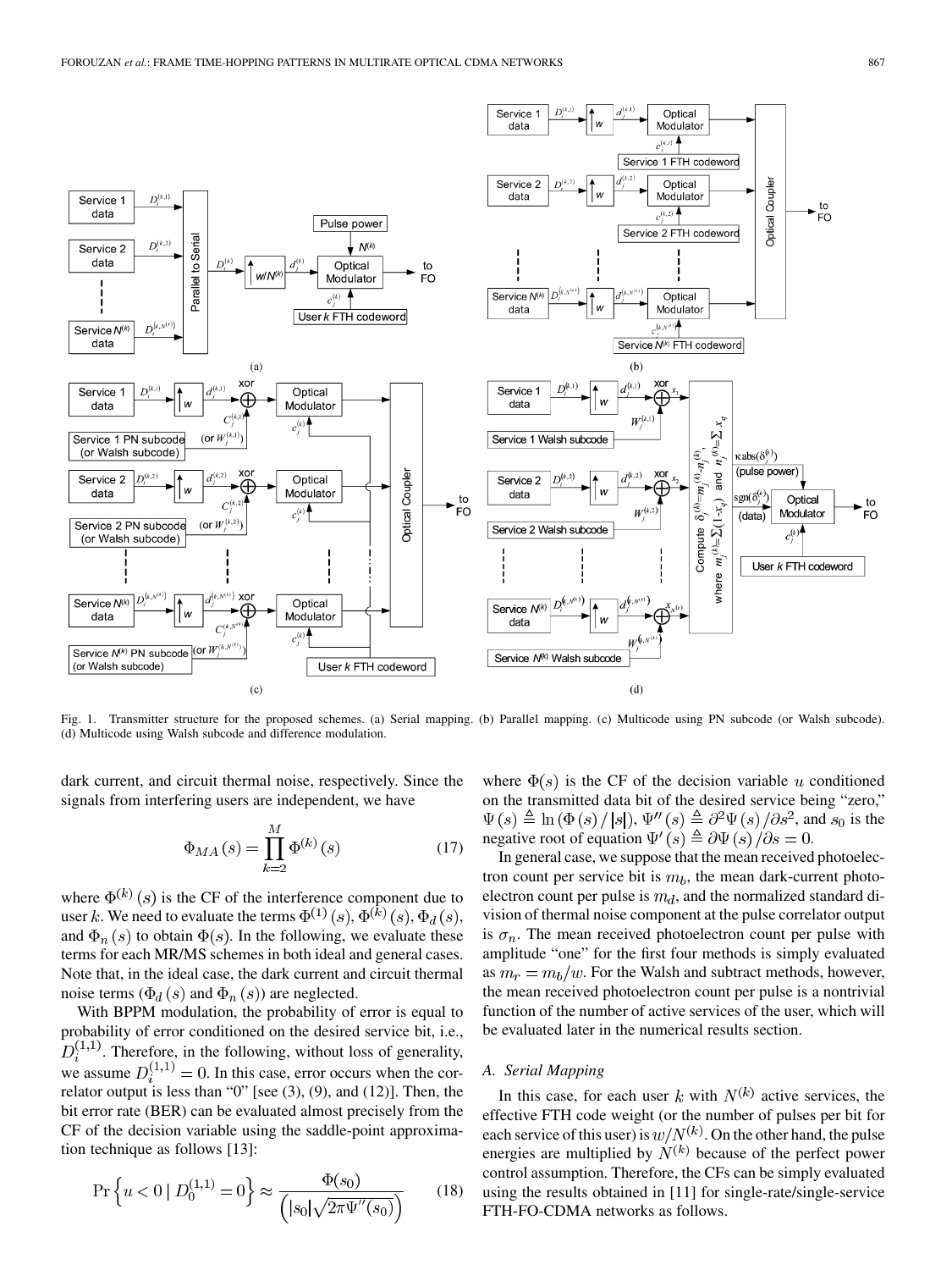

Fig. 2. Transmitted signal in a bit duration in the proposed schemes and corresponding parameters assuming an energy per service-bit of four.

*Ideal Case:*

and

$$
\Phi^{(1)}(s) = \exp(ws) \text{ and } (19)
$$
  

$$
\Phi^{(k)}(s) = \left(\alpha + \frac{1}{2}\beta \left[\exp\left(N^{(k)}s\right) + \exp\left(-N^{(k)}s\right)\right]\right)^{w/N^{(1)}}
$$
  
(20)

where  $\alpha = 1 - T_c/T_f$ , and  $\beta = T_c/T_f$ . *General Case:*

$$
\Phi^{(1)}(s) = \exp(w m_r (e^s - 1))
$$
\n
$$
\Phi^{(k)}(s) = \left(\alpha + \frac{1}{2}\beta \left[\exp\left(N^{(k)} m_r (e^s - 1)\right)\right] + \exp\left(N^{(k)} m_r (e^{-s} - 1)\right)\right]^{w/N^{(1)}}
$$
\n(22)

$$
+\exp\left(\frac{N^{3/2}m_r(e^2-1)}{2}\right)\right) \tag{22}
$$

$$
\Phi_d(s) = \exp\left(\frac{um_d}{N^{(1)}}\left(e^s + e^{-s} - 2\right)\right) \tag{23}
$$

$$
\Phi_n(s) = \exp\left(-\frac{N^{(1)}s^2}{4w\sigma_n^2}\right).
$$
\n(24)

# *B. Parallel Mapping*

The results in [[11\]](#page-11-0) are applicable in this case as well. Note that the interference components due to undesired services of user one and the services of all interfering user  $k$  can be well considered *i.i.d* variables. Then, from [\[11](#page-11-0)], the CF's are given as:

*Ideal Case:*

$$
\Phi^{(1)}(s) = \Phi^{(1,1)}(s) \prod_{q=2}^{N^{(1)}} \Phi^{(1,q)}(s)
$$
  
= exp(ws)  $\left(\alpha + \frac{1}{2}\beta(\exp(s) + \exp(-s))\right)^{w(N^{(1)}-1)}$  (25)

where  $\Phi^{(1,1)}(s)$  is the CF of the desired service component, and  $\Phi^{(1,q)}(s)$  is the CF of service q of user one component at the output of correlator. Also, we have

$$
\Phi^{(k)}(s) = \prod_{q=1}^{N^{(k)}} \Phi^{(k,q)}(s)
$$

$$
= \left(\alpha + \frac{1}{2}\beta(\exp(s) + \exp(-s))\right)^{wN^{(k)}} (26)
$$

where  $\Phi^{(k,q)}(s)$  is the CF of service q of user k term at the correlator output.

*General Case:*

$$
\Phi^{(1)}(s) = \exp(w m_r (e^s - 1)) \left( \alpha + \frac{1}{2} \beta (\exp(m_r (e^s - 1)) + \exp(m_r (e^{-s} - 1))) \right)^{w(N^{(1)} - 1)}
$$
\n(27)

$$
\Phi^{(k)}(s) = \left(\alpha + \frac{1}{2}\beta \left(\exp\left(m_r\left(e^s - 1\right)\right)\right) + \exp\left(m_r\left(e^{-s} - 1\right)\right)\right)^{wN^{(k)}}\tag{28}
$$

$$
\Phi_d(s) = \exp\left(w m_d \left(e^s + e^{-s} - 2\right)\right) \tag{29}
$$

and

$$
\Phi_n(s) = \exp\left(-\frac{s^2}{4w\sigma_n^2}\right). \tag{30}
$$

# *C. Multicode Using PN Subcode Concatenation Scheme*

*Ideal Case:* Without loss of generality, we assume that ,  $c_i^{(1)} = 0$  [\[14](#page-11-0)], and  $C_i^{(1,1)} = 0$ , and as before we consider detection of bit "zero" (i.e.,  $i = 0$ ). In this case (9) reduces to

$$
u = \int_{t=0}^{wT_f} r(t) \sum_{j=0}^{w-1} p_{T_w}(t - jT_f) dt
$$
  

$$
- \int_{t=0}^{wT_f} r(t) \sum_{j=0}^{w-1} p_{T_w}\left(t - jT_f - \frac{T_c}{2}\right) dt \begin{cases} 0\\ 0\\ 1 \end{cases}
$$
(31)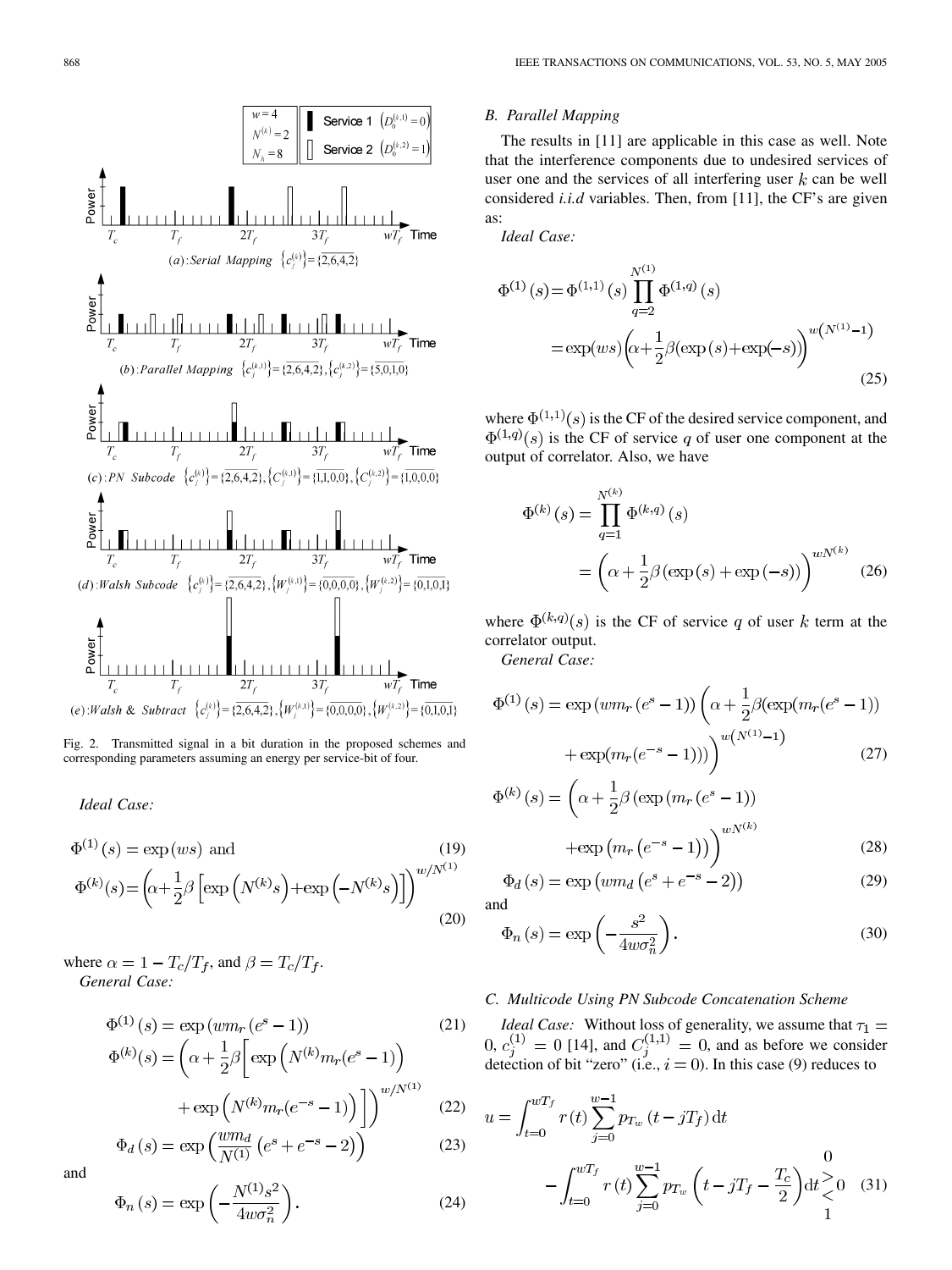and the desired signal in the interval of interest is  $A\sum_{i=0}^{w-1}p_{T_w}(t-jT_f)$ . Therefore, the desired signal component at the output of correlator is  $w$ , with CF equal to  $\Phi^{(1,1)}(s)$  =  $\exp(ws)$ . Each pulse of an undesired service  $q (2 \leq q \leq N^{(1)})$  of user one (e.g., ), which uses the same marked chip as the desired service in the same frame, has the effect of "1" or " $-1$ " at the output of correlator, conditioned on the value  $C_i^{(1)} \oplus d_i^{(1)}$  being "zero" or "one," respectively. As  $C_i^{(1,q)}$  selects "zero" and "one" randomly and with equal probability 1/2, and  $d_i^{(1,q)}$  is constant during w frames of a bit, each undesired service of user one, has a binomial distribution at correlator output with CF equal to

$$
\Phi^{(1,q)}(s) = \left(\frac{\exp(s)}{2} + \frac{\exp(-s)}{2}\right)^w.
$$
 (32)

Therefore, we have

$$
\Phi^{(1)}(s) = \exp(ws) \left( \frac{\exp(s)}{2} + \frac{\exp(-s)}{2} \right)^{w(N^{(1)}-1)}.
$$
\n(33)

Now we compute  $\Phi^{(k)}(s)$  ( $k > 1$ ). We denote the CF of the interference term due to user k in frame j by  $\Phi_j^{(k)}(s)$ . By calling the event that the marked chip of user  $k$  in frame  $j$  coincides with that of user 1 as a "hit," the probability of a hit is equal to  $\beta = 1/N_h = T_c/T_f$ , and the probability of "no hit" is  $\alpha = 1-\beta$ [\[11](#page-11-0)]. Therefore

$$
\Phi_j^{(k)}(s) = \alpha \Phi_{j|\text{no hit}}^{(k)}(s) + \beta \Phi_{j|\text{hit}}^{(k)}(s). \tag{34}
$$

It can be simply shown that  $\Phi_{\text{alno bit}}^{(k)}(s) = 1$  and . Finally, noting that the interference components due to each user  $k$  in  $w$  frames corresponding to each bit are i.i.d variables, we obtain

$$
\Phi^{(k)}\left(s\right) = \left(\alpha + \beta \left(\frac{e^s}{2} + \frac{e^{-s}}{2}\right)^{N^{(k)}}\right)^w.\tag{35}
$$

*General Case:* To evaluate  $\Phi^{(1)}(s)$  and  $\Phi^{(k)}(s)$  when considering the photodetector shot-noise, we need simply substitute  $\exp(s)$  with  $\exp(m_r(e^s-1))$  and  $\exp(-s)$  with  $\exp(m_r(e^{-s}-$ 1) in the results obtained in the Ideal Case. Thus

$$
\Phi^{(1)}(s) = \exp(wm_r (e^s - 1)) \left(\frac{1}{2} \exp(m_r (e^s - 1)) + \frac{1}{2} \exp(m_r (e^{-s} - 1))\right)^{w(N^{(1)} - 1)}
$$
(36)

$$
\Phi^{(k)}(s) = \left(\alpha + \beta \left(\frac{1}{2} \exp\left(m_r \left(e^s - 1\right)\right)\right.\right.\right.\left.\left.\left.+\frac{1}{2} \exp\left(m_r \left(e^{-s} - 1\right)\right)\right)^{N^{(k)}}\right)^w.
$$
\n(37)

The CF of dark-current and thermal noise components are the same as those derived for parallel mapping scheme [(29) and (30)].

## *D. Multicode Using Walsh Subcode Concatenation Scheme*

*Ideal Case:* Similar to the previous scheme, the CF of the desired service is computed as  $\Phi^{(1,1)}(s) = \exp(ws)$ . To compute the CF of undesired services of user 1, we consider service  $q (q \neq 1)$  of user 1. For any arbitrary frame j, when  $W_j^{(1,1)}$  and  $W_i^{(1,q)}$  are equal, a "1" is added to the correlator output, and when they are unequal a " $-1$ " is added to the correlator output. Therefore, in either case, the product  $(-1)^{W_j}$   $(-1)^{W_j}$  is added to the correlator output. Therefore, the total effect of an arbitrary service  $q$  of user one in a correlator output is

$$
\sum_{j=0}^{w-1} (-1)^{W_j^{(1,1)}} (-1)^{W_j^{(1,q)}} = 0 \tag{38}
$$

where the last equality is obtained from (10). Consequently,

$$
\Phi^{(1)}(s) = \exp(ws). \tag{39}
$$

 $\Phi^{(k)}(s)$  is calculated to be the same as  $\Phi^{(k)}(s)$  for the previous scheme, obtained in (35). However, for this scheme, we can relax the previous assumption of chip-synchronous networks to half-chip synchronous networks in which we have

$$
\tau_k - \tau_1 = \frac{nT_c}{2} \tag{40}
$$

where  $n$  is an integer. Using this assumption, we simply obtain

$$
\Phi^{(k)}(s) = \left(\alpha + \frac{1}{2}\beta \left( \left(\frac{1}{2} + \frac{\exp(s)}{2}\right)^{N^{(k)}} + \left(\frac{\exp(s)}{2} + \frac{\exp(s)}{2}\right)^{N^{(k)}} + \left(\frac{1}{2} + \frac{\exp(-s)}{2}\right)^{N^{(k)}} - 1 \right) \right)_{(41)}^w
$$

*General Case:* In contrast to the Ideal Case, when photodetector shot-noise is taken into account, the effect of undesired services of user one does not cancel out. To evaluate the CF of service  $q$  of user one, we note that, conditioned on the product  $(-1)^{W_j^{(1,1)}} (-1)^{W_j^{(1,q)}}$  being "1" or "-1," the pulse of service q in frame j causes a Poisson photon count with mean  $m_r$ or a negative of a Poisson photon count with mean  $-m_r$  at the pulse correlator output, respectively. Since the product  $(-1)^{W_j^{(1,1)}} (-1)^{W_j^{(1,q)}}$  has the value either "1" or "-1", from (38) we conclude that the number of occurrence of "1" and " $-1$ " is equal to  $w/2$ . Therefore,

$$
\Phi^{(1,q)}(s) = [\exp(m_r(e^s - 1))]^{w/2} [\exp(m_r(e^{-s} - 1))]^{w/2}
$$
  
=  $\exp\left(wm_r\left(\frac{e^s + e^{-s}}{2} - 1\right)\right).$  (42)

Since the CF of the term due to the desired service is  $\Phi^{(1,1)}(s) = \exp(w m_r (e^s - 1))$ , considering  $N^{(1)} - 1$ undesired active services for user 1, we have

$$
\Phi^{(1)}(s) = \exp(wm_r(e^s - 1)) \exp\left( w m_r \left( \frac{e^s + e^{-s}}{2} - 1 \right) \right).
$$
\n(43)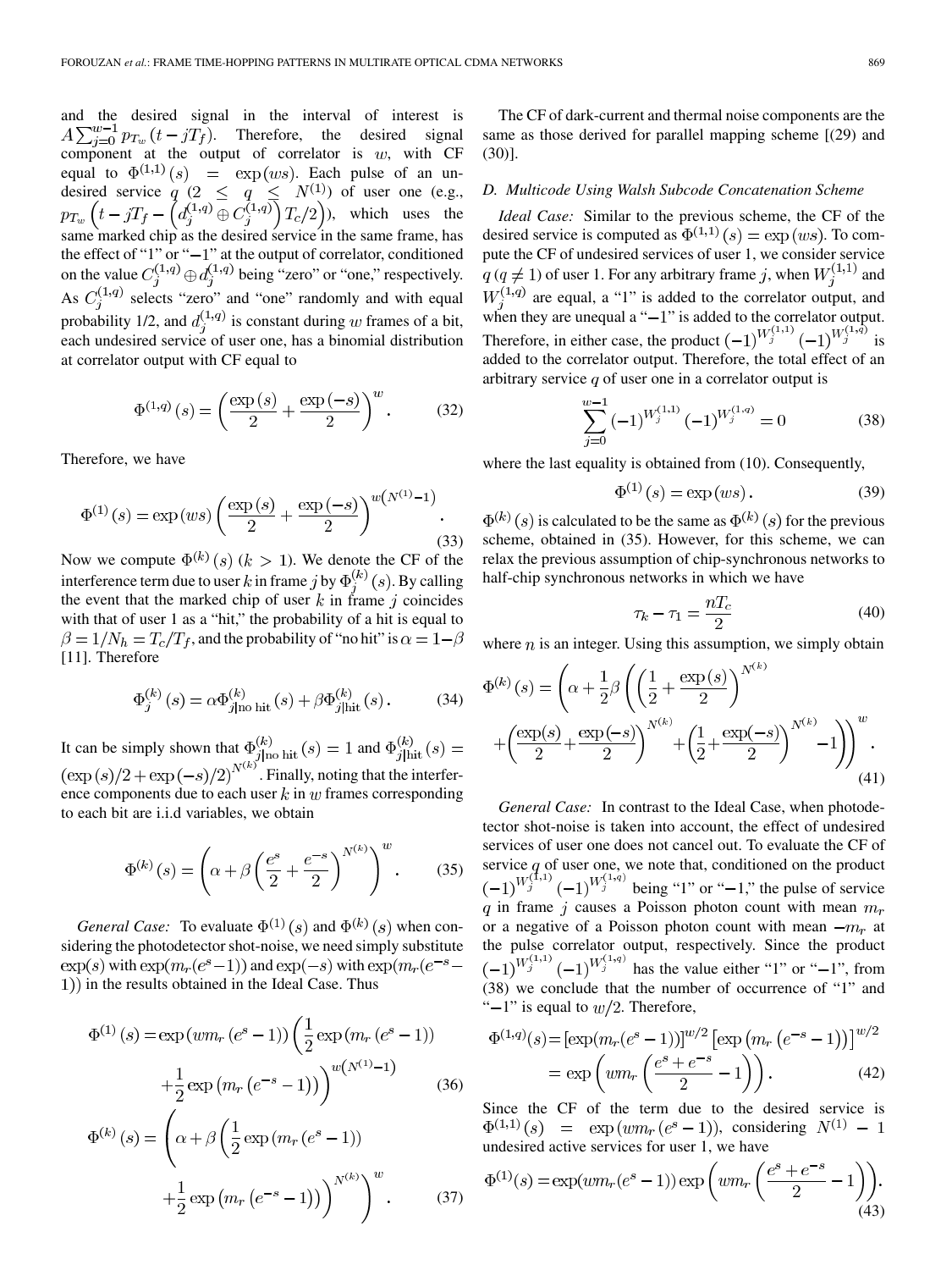Again, the CFs of the terms due to dark current and thermal noise are the same as those of parallel mapping scheme [(29) and (30)]. Also, for  $\Phi^{(k)}(s)$ , we simply need to substitute  $\exp(s)$ by  $\exp(m_r(e^s-1))$  and  $\exp(-s)$  by  $\exp(m_r(e^{-s}-1))$  in the results obtained in Ideal Case, i.e., (35) and (41) for synchronous and half-chip synchronous networks, respectively.

# *E. Multicode Using Walsh Subcode and Difference Modulation*

*Ideal Case:* Without loss of generality, again we consider detection of bit "zero," i.e.,  $i = 0$ , and  $\tau_1 = 0$ . In the Ideal Case, the effect of the desired user's signal at the output of correlator is given in the equation shown at the bottom of the page. Considering the pulse, chip, and frame durations, we simply obtain (44), shown at the bottom of the page. The term  $I$  in (44) can be rewritten as

$$
I = A \text{ abs}\left(\delta_j^{(1)}\right)
$$
  
\n
$$
\times \int_{t=0}^{T_c} p_{T_w} \left(t - \frac{\text{sgn}\left(\delta_j^{(1)}\right) T_c}{2}\right) \left(p_{T_w}(t) - p_{T_w}\left(t - \frac{T_c}{2}\right)\right) dt
$$
  
\n
$$
= A \text{ abs}\left(\delta_j^{(1)}\right)
$$
  
\n
$$
\times \int_{t=0}^{T_c} p_{T_w} \left(t - \frac{\text{sgn}\left(\delta_j^{(1)}\right) T_c}{2}\right) p_{T_w}(t) dt
$$
  
\n
$$
- A \text{ abs}\left(\delta_j^{(1)}\right)
$$
  
\n
$$
\times \int_{t=0}^{T_c} p_{T_w} \left(t - \frac{\text{sgn}\left(\delta_j^{(1)}\right) T_c}{2}\right) p_{T_w}\left(t - \frac{T_c}{2}\right) dt.
$$

In order that the first and second terms of the above equation are nonzero,  $\delta_i^{(1)}$  must be negative and positive, respectively. Since abs  $(x) \triangleq \begin{cases} x & x \ge 0 \\ -x & x < 0 \end{cases}$ , in either case, I is simplified to  $I = -\delta_j^{(1)} A \int (p_{T_w}(t))^2 dt$  $= - \delta_i^{(1)}$ 

where  $A \int (p_{T_w}(t))^2 dt$  has been considered to be one (normalization assumption). Thus

$$
u = -\sum_{j=0}^{w-1} (-1)^{W_j^{(1,1)}} \delta_j^{(1)}.
$$
 (45)

From (14), note that

$$
\delta_j^{(k)} = n_j^{(k)} - m_j^{(k)}
$$
\n
$$
= \sum_{q=1}^{N^{(k)}} W_j^{(k,q)} \oplus d_j^{(k,q)} - \sum_{q=1}^{N^{(k)}} \left(1 - W_j^{(k,q)} \oplus d_j^{(k,q)}\right)
$$
\n
$$
= \sum_{q=1}^{N^{(k)}} \left(2W_j^{(k,q)} \oplus d_j^{(k,q)} - 1\right)
$$
\n
$$
= -\sum_{q=1}^{N^{(k)}} (-1)^{W_j^{(k,q)} \oplus d_j^{(k,q)}}
$$
\n(46)

where  $n_j^{(k)}$  and  $m_j^{(k)}$  are defined in Section II-D. Substituting  $\delta_i^{(1)}$  from (46) into (45), we obtain

$$
u = \sum_{q=1}^{N^{(1)}} \sum_{j=0}^{w-1} (-1)^{W_j^{(1,1)}} (-1)^{W_j^{(1,q)} \oplus d_j^{(1,q)}} = \sum_{q=1}^{N^{(1)}} \sum_{j=0}^{w-1} (-1)^{W_j^{(1,1)}} (-1)^{W_j^{(1,q)}} (-1)^{d_j^{(1,q)}} = \sum_{q=1}^{N^{(1)}} (-1)^{D_0^{(1,q)}} \sum_{j=0}^{w-1} (-1)^{W_j^{(1,1)}} (-1)^{W_j^{(1,q)}}.
$$

From the orthogonality of Walsh codes, we have

$$
\sum_{j=0}^{w-1} (-1)^{W_j^{(1,1)}} (-1)^{W_j^{(1,q)}} = \begin{cases} w, & q = 1\\ 0, & \text{otherwise.} \end{cases}
$$

Thus, with the assumption that  $D_0^{(1)} = 0$ , we obtain  $u = w$ , and the CF of the desired user signal is the same as the previous method with zero interference from the undesired services of user one. Then, we have

$$
\Phi^{(1)}(s) = \exp(ws). \tag{47}
$$

It can be easily shown that, for the chip-synchronous case, the CF of the interference from the interfering users is as given by (35), described in Section III-C. For this scheme, also, it is possible to derive the CF for half-chip synchronous networks, for which the result simply reduces to the result obtained for chip synchronous case, i.e., (35).

*General Case:* As in the previous method, when the shotnoise is taken into account, the interference from the undesired services of user 1 is not zero even though their Walsh codewords are mutually orthogonal. Consider (44). To compute the CF of the user 1, we note that w pulses (for  $j = 0$  to  $w - 1$ ) are

$$
u = A \int_{t=0}^{wT_f} \sum_{j'=-\infty}^{+\infty} \text{abs} \left( \delta_{j'}^{(1)} \right) p_{T_w} \left( t - j' T_f - c_{j'}^{(1)} T_c - \frac{\text{sgn}(\delta_{j'}^{(1)}) T_c}{2} \right) \times \sum_{j=0}^{w-1} (-1)^{W_j^{(1,1)}} v \left( t - j T_f - c_j^{(1)} T_c \right) dt
$$

$$
u = \sum_{j=0}^{w-1} (-1)^{W_j^{(1,1)}} A \operatorname{abs}\left(\delta_j^{(1)}\right) \int_{t=0}^{T_c} p_{T_w} \left(t - \frac{\operatorname{sgn}\left(\delta_j^{(1)}\right) T_c}{2}\right) v(t) dt \tag{44}
$$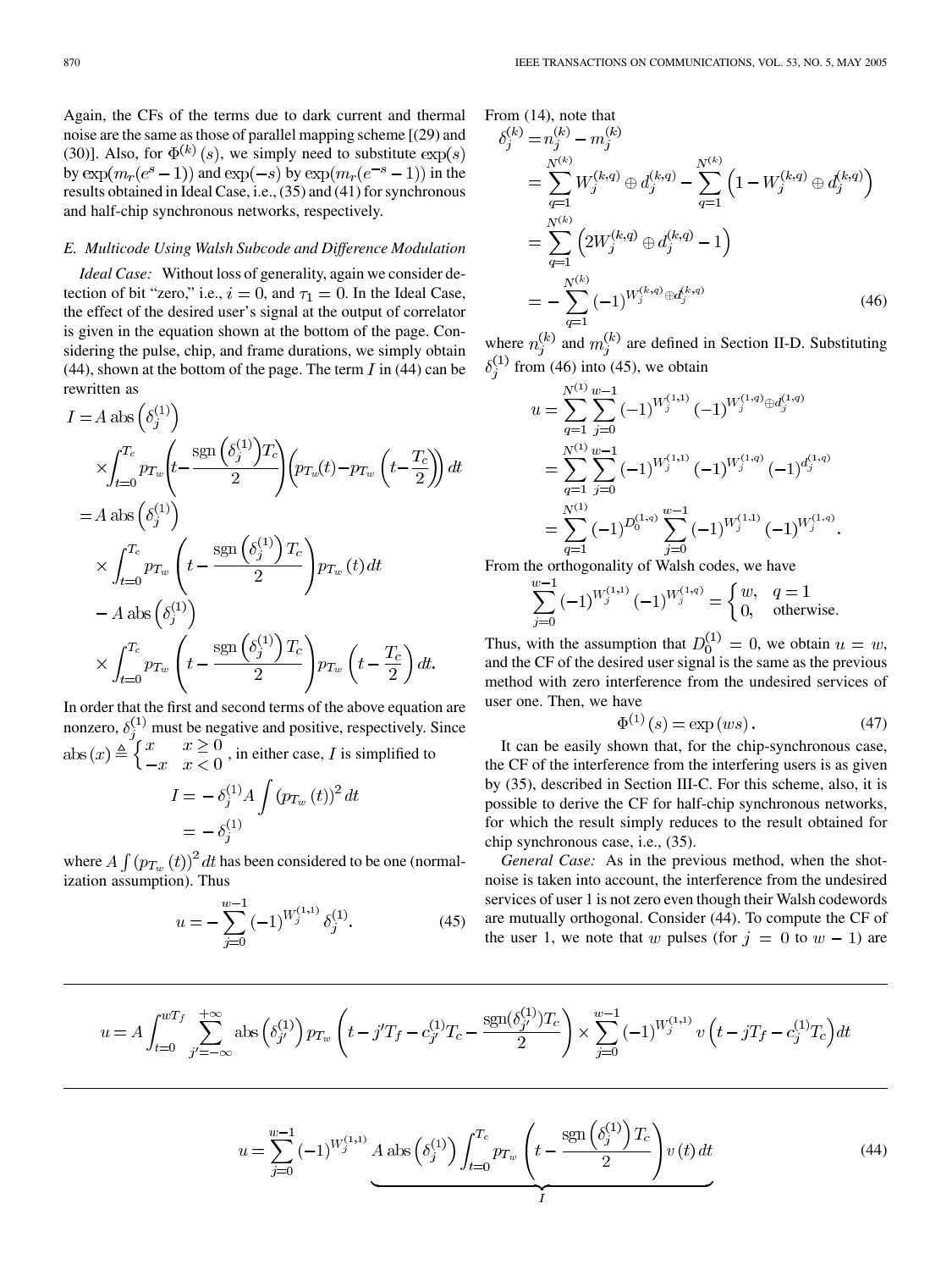received during the bit duration. The amplitude of the pulse in the  $j^{\text{th}}$  frame is abs  $(\delta_j^{\{1\}})$ . When  $\delta_j^{\{1\}}$  and  $(-1)^{W_j}$  have the same sign, we have a Poisson photoelectron-count with mean at the correlator output, where  $m_r^{(1)}$  is the mean of received photoelectron-count from a pulse with amplitude "one" of user 1. When  $\delta_i^{(1)}$  and  $(-1)^{W_i}$  have different signs, we have a negative of a Poisson photoelectron-count with mean abs  $(\delta_i^{(1)})$   $m_r^{(1)}$  at the correlator output. Now define

$$
X_I = \left\{ j \middle| (-1)^{W_j^{(1,1)}} \delta_j^{(1)} \ge 0; 0 \le j < w \right\};
$$
\n
$$
X = \sum_{j \in X_I} \text{abs} \left( \delta_j^{(1)} \right) = \sum_{j \in X_I} (-1)^{W_j^{(1,1)}} \delta_j^{(1)} \tag{48}
$$

$$
Y_I = \left\{ j \middle| (-1)^{W_j^{(1,1)}} \delta_j^{(1)} < 0; 0 \le j < w \right\};
$$
\n
$$
Y = \sum_{j \in Y_I} \text{abs} \left( \delta_j^{(1)} \right) = - \sum_{j \in Y_I} (-1)^{W_j^{(1,1)}} \delta_j^{(1)} \tag{49}
$$

where  $X$  and  $Y$  are the sum of amplitude of the pulses that produce positive and negative Poisson photoelectron-counts at the correlator output, respectively. Note that  $X_I$  and  $Y_I$  make a partition for the set  $\{0, 1, \ldots, w-1\}$ . Conditioned on X and  $Y$ , the CF due to user 1 is

$$
\Phi_{|X=x,Y=y}^{(1)}(s) = \exp(x m_r (e^s - 1)) \exp(y m_r (e^{-s} - 1)).
$$
\n(50)

From Walsh codes' orthogonal property, we have

$$
x - y = \sum_{j \in X} (-1)^{W_j^{(1,1)}} \delta_j^{(1)} + \sum_{j \in Y} (-1)^{W_j^{(1,1)}} \delta_j^{(1)}
$$
  
= 
$$
\sum_{j=0}^{w-1} (-1)^{W_j^{(1,1)}} \delta_j^{(1)}
$$
  
= w. (51)

We define  $v = x + y$ . Then, we obtain  $x = (v + w)/2$  and  $y = (v - w)/2$ . Thus, from (50), we have  $y = (v -$ <br> $\Phi^{(1)}_{x,y}(s)$ 

$$
\begin{aligned} &x_{xy}(s) \\ &= \Phi_{|v}^{(1)}(s) \\ &= \exp\left(\frac{1}{2}(v+w)m_r(e^s-1)\right) \exp\left(\frac{1}{2}(v-w)m_r(e^{-s}-1)\right). \end{aligned} \tag{52}
$$

Consequently, the CF of user one signal is written as

$$
\Phi^{(1)}(s) = \sum_{v} \Phi_{|v}^{(1)}(s) p_V(v)
$$
\n(53)

where  $V = X + Y$  is a random variable with probability function  $p_V(v)$ . To compute  $\Phi^{(1)}(s)$ , we need to compute  $p_V(v)$ . From (48), (49), (46), and the definition of  $d_i^{(i,q)}$  given in Section II, we have

$$
V = X + Y
$$
  
=  $\sum_{j=0}^{w-1} \text{abs} \left( \sum_{q=1}^{N^{(1)}} (-1)^{W_j^{(1,q)}} (-1)^{d_j^{(1,q)}} \right)$   
=  $\sum_{j=0}^{w-1} \text{abs} \left( \sum_{q=1}^{N^{(1)}} (-1)^{W_j^{(1,q)}} (-1)^{D_0^{(1,q)}} \right)$ . (54)

That is,  $V$  is a function of data bits and Walsh codewords dedicated to active services of user one. We suggest computer simulation to compute  $p_V(v)$ . For this purpose, all permutations of  $D_0^{(1,q)}$  and  $\{W_i^{(1,q)}\}\$  for  $2 \le q \le N^{(1)}$  must be considered. Note that  $D_0^{(1,1)}$  is set to zero, and without loss of generality,  $\left\{W_j^{(1,q)}\right\}$  can be considered to be all zero sequence. Therefore, the number of permutations is  $2^{N^{(1)}-1} \binom{w-1}{N^{(1)}-1}$ , which could be very large when the code weight  $w$  or the number of active services of user one  $N^{(1)}$  is high. In this case, we may randomly choose a set of data bits and Walsh codewords for the active services to compute v and then to estimate  $p_V(v)$ . After estimating  $p_V(v)$ ,  $\Phi^{(1)}(s)$  is computed using (53) and (52). Fortunately,  $p_V(v)$  is zero for most values of v, which makes the numerical computation of  $\Phi^{(1)}(s)$  much simpler. Table I lists the value of  $p_V(v)$  for a few selected pairs of w and  $N^{(1)}$ . These values have been computed by simulations. The values of  $p_v(v)$  for v's not included in the table are equal to zero. For special cases of  $N^{(1)} = 1$  or  $N^{(1)} = 2$ , it can be simply shown that

$$
p_V(v) = \begin{cases} 1, & v = w \\ 0, & \text{otherwise.} \end{cases}
$$
 (55)

To compute  $\Phi^{(k)}(s)$ , we first evaluate the CF of interference component in each frame  $i$ . Similar to (34), we have

$$
\Phi_j^{(k)}(s) = \alpha \Phi_{j|\text{hit}}^{(k)}(s) + \beta \Phi_{j|\text{no hit}}^{(k)}(s). \tag{56}
$$

It is obvious that  $\Phi_{\text{ilm bit}}^{(k)}(s) = 1$ .  $\Phi_{\text{ilbit}}^{(k)}(s)$  is computed as and  $\exp\left(\delta_i^{(\kappa)} m_r^{(\kappa)}(e^{-s}-1)\right)$  for the value of  $\delta_j^{(k)}$  being negative and positive, respectively  $(\delta_j^{(k)})$ was defined in Section II-E). When  $\delta_i^{(k)}$  is zero there is no interference, and, as a result, the CF will be equal to the constant 1. When data bits of q services of user k are "zero" and those of the remainders are "one," we have  $\delta_i^{(k)} = N^{(k)} - 2q$ . Therefore,

$$
\Phi_{j|\text{hit}}^{(k)}(s) = \sum_{q=0}^{N^{(k)}} \Phi_{j|\text{hit},q}^{(k)}(s) \Pr\{q \text{ "zero" services}\}\n= \sum_{q=0}^{N^{(k)}} \Phi_{j|\text{hit},q}^{(k)}(s) \Pr\{q\}\n+ \sum_{q=0}^{N^{(k)}} \Phi_{j|\text{hit},q}^{(k)}(s) \Pr\{q\}\n+ 1 \sum_{q=0}^{N^{(k)}} \Phi_{j|\text{hit},q}^{(k)}(s) \Pr\{q\}\n+ 1 \times \Pr\left\{N^{(k)} - 2q = 0\right\}\n= \sum_{q=0}^{N^{(k)}/2} \Phi_{j|\text{hit},q}^{(k)}(s) \Pr\{q\}\n+ \sum_{q=\lfloor N^{(k)}/2\rfloor+1}^{N^{(k)}} \Phi_{j|\text{hit},q}^{(k)}(s) \Pr\{q\}\n+ \Pr\left\{q = \frac{N^{(k)}}{2}\right\}.
$$
\n(57)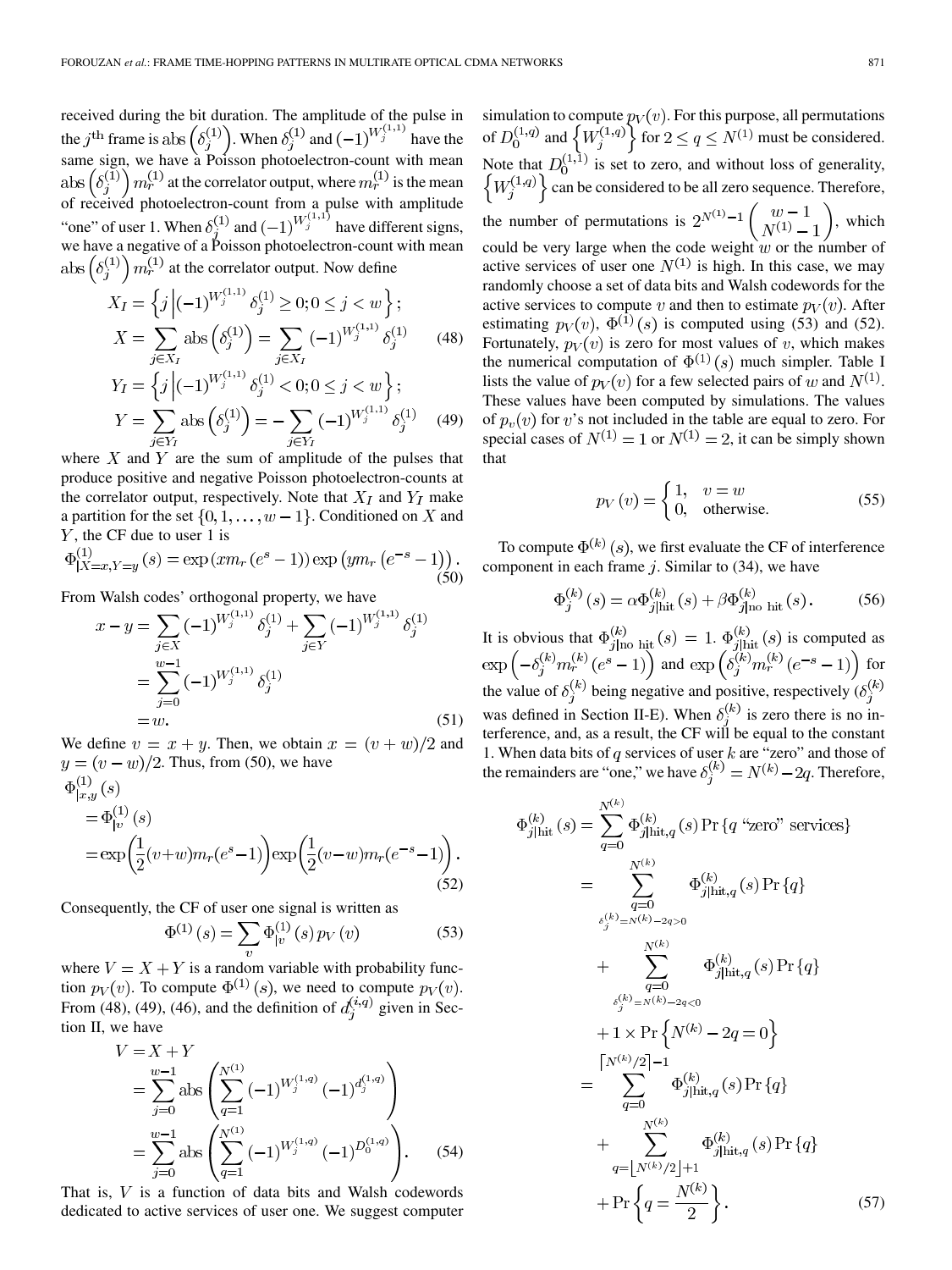TABLE I VALUE OF  $p_V(v)$  for Some Selected Pairs of Walsh Code Lengths and NUMBER OF ACTIVE SERVICES OF THE USER

| $w=4$         | v             | 4            | 8              |             |              |
|---------------|---------------|--------------|----------------|-------------|--------------|
| $N^{(k)} = 4$ | $p_V(v)$      | 1/2          | $\frac{1}{2}$  |             |              |
| $w=8$         | $\mathcal V$  | 8            | 12             | 16          |              |
| $N^{(k)}=4$   | $p_i(v)$      | 1.0275e-1    | 7.945e-1       | 1.0275e-1   |              |
| $w=8$         | $\mathbf{v}$  | 8            | 16             | 20          |              |
| $N^{(k)}=8$   | $p_v(v)$      | 1/16         | 7/16           | 8/16        |              |
| $w=16$        | $\mathcal V$  | 16           | 24             | 32          |              |
| $N^{(k)} = 4$ | $p_v(v)$      | 3.525e-2     | 9.295e-1       | 3.525e-2    |              |
|               | v             | 16           | 24             | 28          |              |
| $w=16$        | $p_v(v)$      | 1.4375e-4    | 8.1625e-3      | 1.7925e-2   |              |
| $N^{(k)} = 8$ | $\mathcal{V}$ | 32           | 36             | 40          |              |
|               | $p_i(v)$      | 3.2137e-1    | 5.1997e-1      | 1.3242e-1   |              |
|               | $\mathcal{V}$ | 16           | 32             | 40          | 44           |
| $w=16$        | $p_v(v)$      | 4.8828125e-4 | 1.708984375e-2 | 5.859375e-2 | 7.8125e-3    |
| $N^{(k)}=16$  | v             | 48           | 52             | 56          | 64           |
|               | $p_v(v)$      | 4.1015625e-1 | 2.734375e-1    | 2.1875e-1   | 1.3671875e-2 |

We have  $Pr\{q\} = 2^{-N^{(k)}} {N^{(k)}_q}$ , thus

$$
\Phi_{j|\text{hit}}^{(k)}(s)
$$
\n
$$
=2^{-N^{(k)}}\sum_{q=0}^{\lceil N^{(k)}/2 \rceil-1} \exp\left(\left(N^{(k)}-2q\right)m_r^{(k)}(e^s-1)\right)\binom{N^{(k)}}{q}
$$
\n
$$
+2^{-N^{(k)}}\sum_{q=\lfloor N^{(k)}/2 \rfloor+1}^{N^{(k)}} \exp\left(\left(2q-N^{(k)}\right)m_r^{(k)}(e^{-s}-1)\right)\binom{N^{(k)}}{q}
$$
\n
$$
+2^{-N^{(k)}}\binom{N^{(k)}}{2}
$$
\n(58)

where  $\binom{N^{(k)}}{N^{(k)}/2}$  is considered to be zero when  $N^{(k)}$  is odd. Finally,

$$
\Phi^{(k)}(s) = \left[\Phi_j^{(k)}(s)\right]^w.
$$
\n(59)

Finally, the CF of dark current and thermal noise for this method are the same as (29) and (30), respectively.

## IV. NUMERICAL RESULTS

In this section, we provide some numerical results to evaluate and compare the different MR/MS schemes described in this paper. Figs. 3–6 present the BER of the five discussed methods versus the number of active services per user. The FTH code length and weight are considered to be 8192 and 16, respectively, and the number of active users is 10. The services are assumed to be similar in the network, i.e., all users have the same number of active services with the same data bit rate and quality of service. Since our main objective is to compare the multiservice and multiple-access performance of the different considered methods, we neglect circuit thermal noise and photodetector dark current in numerical results, because their influence on the system performance are the same for almost all schemes as can be seen by comparing their CFs for different methods.

Fig. 3 shows the performance of the different schemes in the Ideal Case. When the number of services per user is one, all of the methods reduce to the single-service FTH system and, as expected, have the same performance. As the number of services per user increases, the methods present different performance.



Fig. 3. BER versus number of active services per user for the five described schemes in Ideal Case. The weight and length of the FTH code is 8192 and 16, respectively, and the number of users is 10.

As it can be seen, in this case (Ideal Case), the parallel mapping method outperforms the other methods significantly as the number of services increases. Note that parallel mapping is not feasible with OOC ( $\lambda = 1$ ) codes for the examples considered, because of its low code cardinality, however, using FTH generalized OOC, the number of codewords constraint is removed.

The multicode using PN subcode concatenation scheme (PN subcode method, for short) presents the worst multiservice performance. This poor multiservice performance is justified by the high cross correlation between the codewords of the random PN sequence dedicated to different services of the same user. This effect can be more significantly realized by comparing the results to the performance of the fourth method, where we employ orthogonal Walsh codewords to differentiate the services.

The other three methods, namely, variable spreading rate (serial mapping) method, multicode using Walsh subcode concatenation scheme (Walsh subcode method, for short), and multicode using Walsh subcode and difference modulation method (Walsh and subtract method, for short) present a fairly good performance in the Ideal Case. Among these three schemes, the Walsh and subtract method shows the best performance. The BER of this method for 16 services per user is as low as  $1.24 \times 10^{-4}$ , which is one twentieth of the serial mapping method and one sixtieth of the Walsh subcode method. Note that the "multiservice" interference of Walsh subcode method and Walsh and subtract method are the same, however, the Walsh and subtract method is superior to Walsh subcode method due to the reduced "multiple-access" interference.

Figs. 4–6 show the performance of the systems when the photodetector shot-noise effect is considered. Since the effect of shot noise on the optical system performance is a function of the received energy, for a fair comparison among the systems, in these figures it is assumed that the energy per service bit is the same for all the methods. Therefore, the mean received photoelectron count per pulse, denoted by  $m_b$ , is the same for all the methods. For methods one to four,  $w$  pulses are sent for each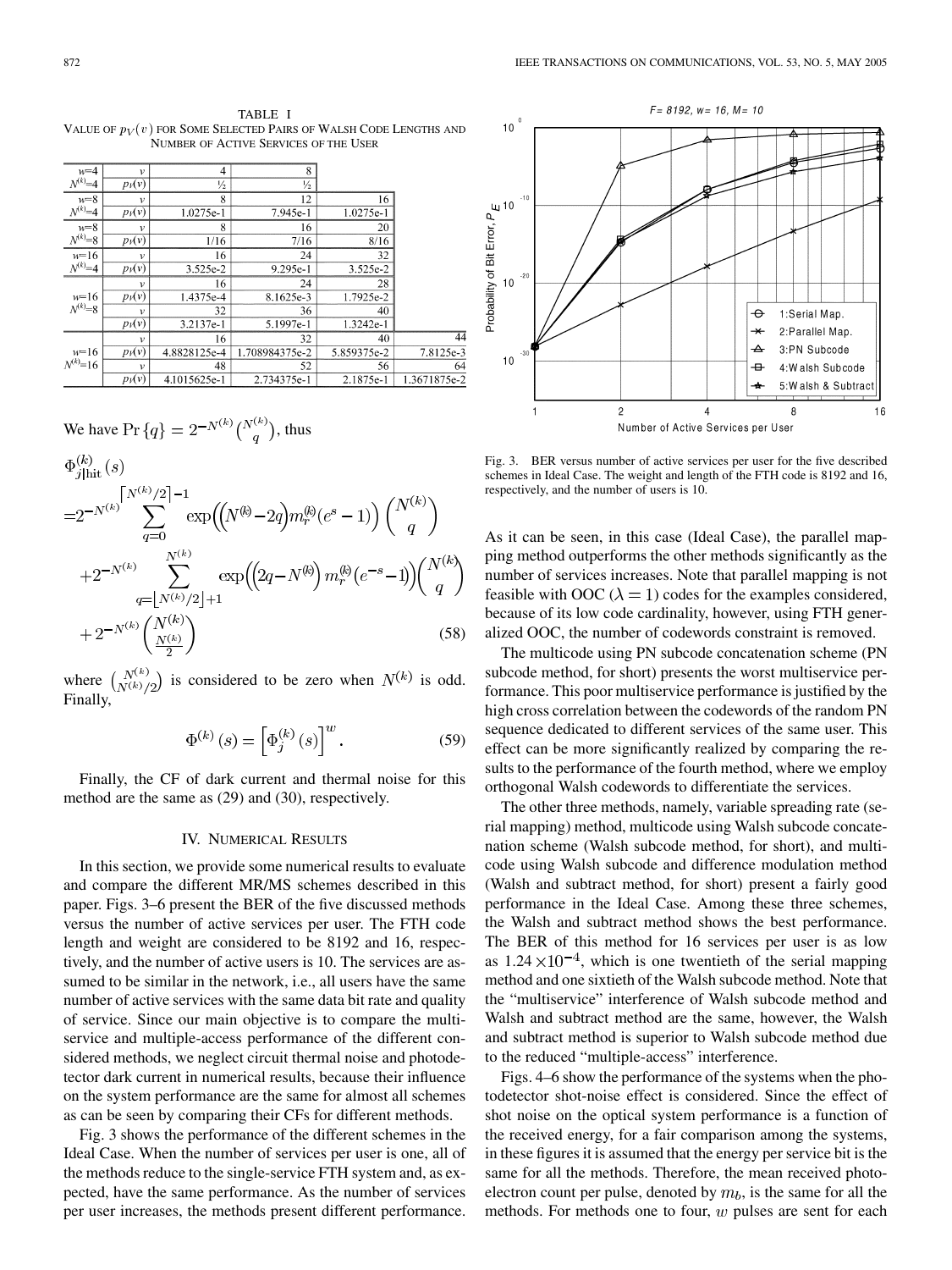

Fig. 4. BER versus the number of active services per user for the five described schemes considering photodetector shot-noise. The weight and length of the FTH code is 8192 and 16, respectively, the number of users is 10, and the mean photoelectron count per service bit is 16.



Fig. 5. BER versus the number of active services per user for the five described schemes considering photodetector shot-noise. The weight and length of the FTH code is 8192 and 16, respectively, the number of users is 10, and the mean photoelectron count per service bit is 48.

service-bit and the mean received photoelectron count per pulse is  $m_r = m_b/w$ . For the last method, *i.e.*, Walsh and subtract method, the mean received photoelectron-count from user  $k$  in w frames,  $m_h^{(k)}$ , is computed as

$$
m_b^{(k)} \triangleq \mathbb{E}\left\{m_r^{(k)}V\right\}
$$
  
=  $m_r^{(k)}\sum_v v_{p}^{(v)}$  (60)

where V is defined in (54) and  $m_r^{(k)}$  is the mean received photoelectron count per pulse with amplitude "one" from user  $k$  and  $\mathbb{E}\{\cdot\}$  is the expectation operator. On the other hand, from the



Fig. 6. BER versus the number of active services per user for the five described schemes considering photodetector shot-noise. The weight and length of the FTH code is 8192 and 16, respectively, the number of users is 10, and the mean photoelectron count per service bit is 160.

definition of  $m_b$  given above, for user k with  $N^{(k)}$  active services, the total received photoelectron count is  $N^{(k)}m_b$ . Therefore, we have

$$
m_r^{(k)} = \frac{N^{(k)} w m_r}{\sum_{r} v p_V(v)} \triangleq \kappa m_r \tag{61}
$$

where  $\kappa$  is the power efficiency factor. That is, for the same transmitting energy per service bit, the pulses are  $\kappa$  times stronger in the Walsh and subtract method compared to the other methods. Therefore, assuming a Poisson photoelectron count, the signal-to-shot-noise ratio is increased by a factor of  $\kappa$  compared to other methods. It can be shown that

$$
\kappa = \begin{cases} \frac{2^{N^{(k)} - 1}}{\binom{N^{(k)} - 1}{N^{(k)} - 1}}, & N^{(k)} \text{ even} \\ \frac{2^{N^{(k)} - 2}}{\binom{N^{(k)} - 2}{N^{(k)} - 1}}, & N^{(k)} \text{ odd.} \end{cases}
$$
(62)

Using Stirling's formula for factorial  $(n! \rightarrow \sqrt{2\pi n}n^n)$  $\times$  exp( $-n$ )), we get

$$
\kappa \approx \sqrt{\frac{N^{(k)}\pi}{2}}.\tag{63}
$$

As can be realized, the power efficiency factor is proportional to the square root of the number of active services of the user. From Fig. 4, in which the received power is low and the shot-noise effect is at a maximum, the Walsh and subtract method presents the best performance among the considered methods.

As can be seen from this figure, when the number of active services increases from one to two, the BER of the Walsh and subtract method decreases. This phenomenon is explained as follows: The noise at the receiver is the sum of the photodetector shot-noise, and multiservice and multiple-access noise. When the received power is low, the dominant noise is the shot noise. From (62), the signal to shot-noise ratio is increased by a factor of 2, when the number of services increases from one to two,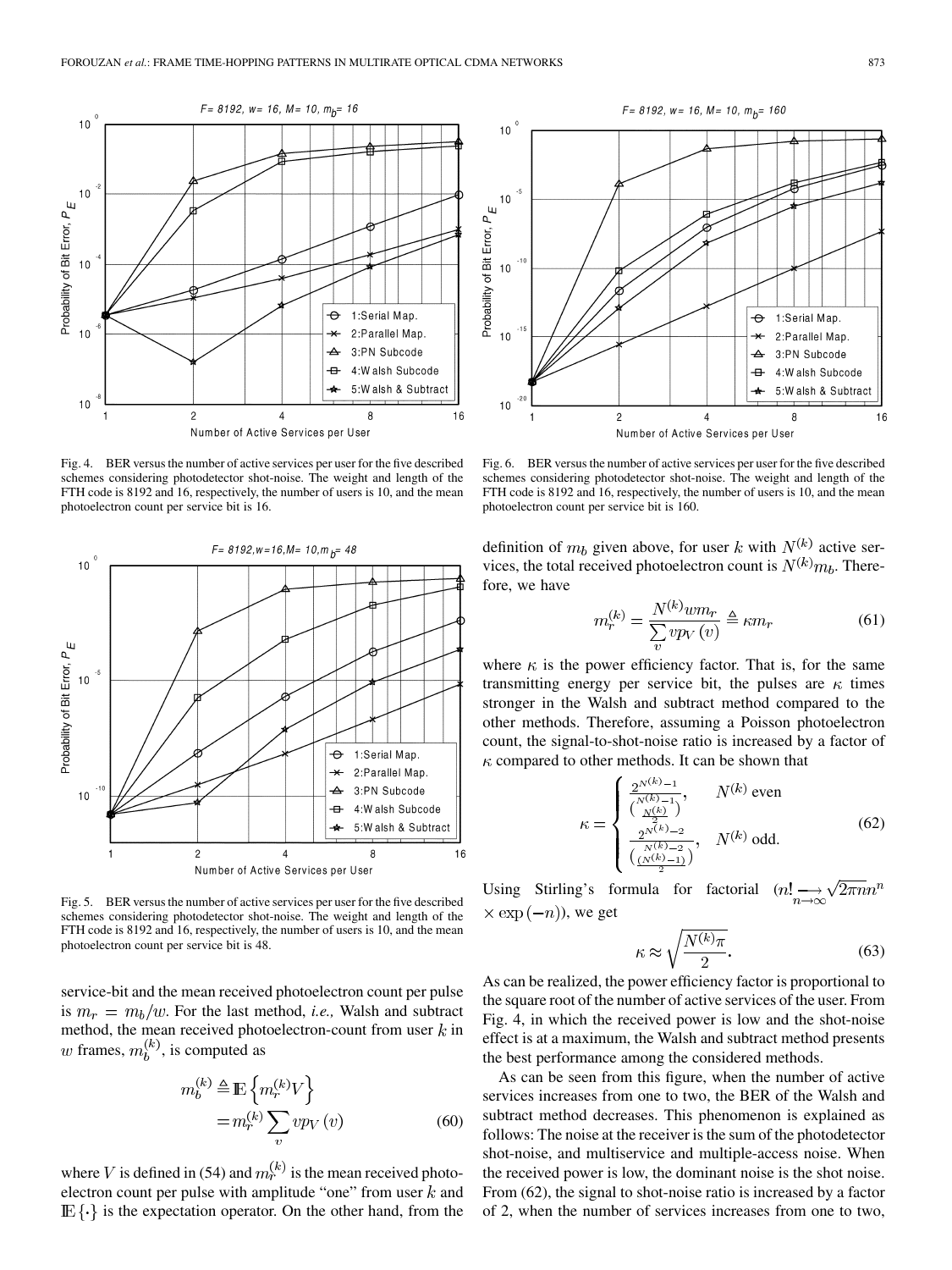<span id="page-11-0"></span>assuming a constant energy per service bit. Moreover, it can be shown that the desired user's multiservice noise is "zero" for this scheme when the number of services is two  $[(55)$  and Fig.  $2(e)$ ]. As a result, the BER decreases when the number of services increases from one to two. As the number of services increases to higher values, however, multiple-access and multiuser noise dominate the received noise and, despite the decrement of the shot-noise effect, BER increases.

By increasing the power (Figs. 5 and 6), the results tend to that of the Ideal Case. For instance, in Fig. 5, in which the received power is relatively higher than that in Fig. 4, even though the Walsh and subtract method presents a superior performance than the parallel mapping method for two active services per user, the parallel mapping method performs better for a higher number of active services. We can justify the results in the following way: when the number of active services is small, as mentioned before, the dominant source of noise is the photodetector shot noise and, as a result, the Walsh and subtract method presents a better performance. On the other hand, when the number of active services is high, the dominant source of noise is the multiple-access noise. Therefore, the results are the same as in the Ideal Case, in which parallel mapping presents the best performance. When the received power is high, as in Fig. 6, the shot noise has a minimum effect, and the results are similar to the results of the Ideal Case.

## V. CONCLUSION

In this paper, we studied multirate/multiservice methods for optical CDMA networks based on FTH generalized OOC codes. Two well-known MR/MS schemes, namely, serial mapping (or variable spreading rate) and parallel mapping methods, and three newly proposed schemes based on multicode using subcode concatenation scheme were considered. In the three new schemes, users are separated using dedicated FTH codewords, however, different services of a user are differentiated using a binary subcode (e.g., binary PN or Walsh codes). FTH patterns present a high code cardinality which is very desirable in MR/MS applications. Moreover, the proposed multicode schemes present high flexibility for supporting MR/MS applications such as simpler coordination protocols, simpler service synchronization, and lower implementation complexity and cost.

Performance analysis was done by computing the characteristic function of decision variables and employing saddle-point approximation techniques. Numerical results have shown that the parallel mapping scheme outperforms the other schemes significantly when the received power is high (i.e., the Ideal Case). On the other hand, when the received power is low the method of multicode using Walsh subcode and difference modulation presents the best performance. In this method, different services of a user have a minimal interference on each other. Furthermore, the variance of photodetector shot noise is reduced by a

factor proportional to square root of number of active services of the user.

#### ACKNOWLEDGMENT

The authors would like to thank Dr. M. Abtahi, E. Karami, and Prof. J. Salehi for their support and helpful comments.

#### **REFERENCES**

- [1] J. A. Salehi, "Code division multiple-access techniques in optical fiber network–Part I: Fundamental principles," *IEEE Trans. Commun.*, vol. COM-37, no. 8, pp. 824–833, Aug. 1989.
- [2] J. A. Salehi and C. A. Brackett, "Code division multiple-access techniques in optical fiber network–Part II: System performance analysis," *IEEE Trans. Commun.*, vol. COM-37, no. 8, pp. 834–842, Aug. 1989.
- [3] A. Stok and E. H. Sargent, "The role of optical CDMA in access networks," *IEEE Commun. Mag.*, vol. 40, no. 9, pp. 83–87, Sep. 2002.
- [4] J. Ratnam, "Optical CDMA in broadband communication-scope and applications," *J. Opt. Commun.*, vol. 23, no. 1, pp. 11–21, Jan. 2002.
- [5] S. V. Maric, O. Moreno, and C. J. Corrada, "Multimedia transmission in fiber-optic LAN's using optical CDMA," *J. Lightwave Technol.*, vol. 14, no. 10, pp. 2149–2153, Oct. 1996.
- [6] J. G. Zhang, "Design of a special family of optical CDMA address codes for fully asynchronous data communications," *IEEE Trans. Commun.*, vol. 15, pp. 452–457, 1997.
- [7] -, "Novel optical fiber code-division multiple access networks supporting real-time multicahnnel variable-bit-rate (VBR) video distortions," *IEEE Trans. Broadcast*, vol. 43, no. 3, pp. 339–348, Sep. 1997.
- [8] W. C. Kwong and G. C. Yang, "Design of multilength optical orthogonal codes for optical CDMA multimedia networks," *IEEE Trans. Commun.*, vol. 50, no. 8, pp. 1258–1265, Aug. 2002.
- [9] S. V. Maric and K. N. Lau, "Multirate fiber-optic CDMA: System design and performance analysis," *J. Lightwave Technol.*, vol. 16, no. 1, pp. 9–17, Jan. 1998.
- [10] H. Yashima and T. Kobayashi, "Optical CDMA with time hopping and power control for multimedia networks," *J. Lightwave Technol.*, vol. 21, no. 3, pp. 695–702, Mar. 2003.
- [11] A. R. Forouzan, J. A. Salehi, and M. Nasiri-Kenari, "Frame time-hopping fiber-optic code division multiple-access using generalized optical orthogonal codes," *IEEE Trans. Commun.*, vol. 50, no. 12, pp. 1971–1983, Dec. 2002.
- [12] C.-L. I and R. D. Gitlin, "Multicode CDMA wireless personal communications networks," in *Proc. IEEE Int. Conf. Commun.*, Seattle, WA, Jun. 1995, pp. 1060–1064.
- [13] C. W. Helstrom, "Approximate evaluation of detection probabilities in radar and optical communications," *IEEE Trans. Aerosp. Electron. Syst.*, vol. AES-14, no. 7, pp. 630–640, Jul. 1978.
- [14] G. Durisi and S. Benedetto, "Performance evaluation of TH-PPM UWB systems in the presence of multiuser interference," *IEEE Commun. Lett.*, vol. 7, no. 5, pp. 224–226, May 2003.



**Amir R. Forouzan** (S'99) received the B.S. and M.S. degrees in electrical engineering from the Sharif University of Technology (SUT), Tehran, Iran, in 1998 and 2000, respectively, and Ph.D. degree in electrical engineering from the University of Tehran, Tehran.

From 1999 to June 2001, he was with the Technical Staff of Advanced Communication Science Research Laboratory, Iran Telecommunication Research Center (ITRC), Tehran, and, from July 2001 to May 2004, he was with the Mobile Communications Division, ITRC. Since June 2004, he has been

a Postdoctoral Fellow with the University of Canterbury, Christchurch, New Zealand, working on MIMO techniques in digital subscriber lines and MIMO information theory. His research interests include optical CDMA, MIMO communication systems and information theory, and ultrawideband radio.